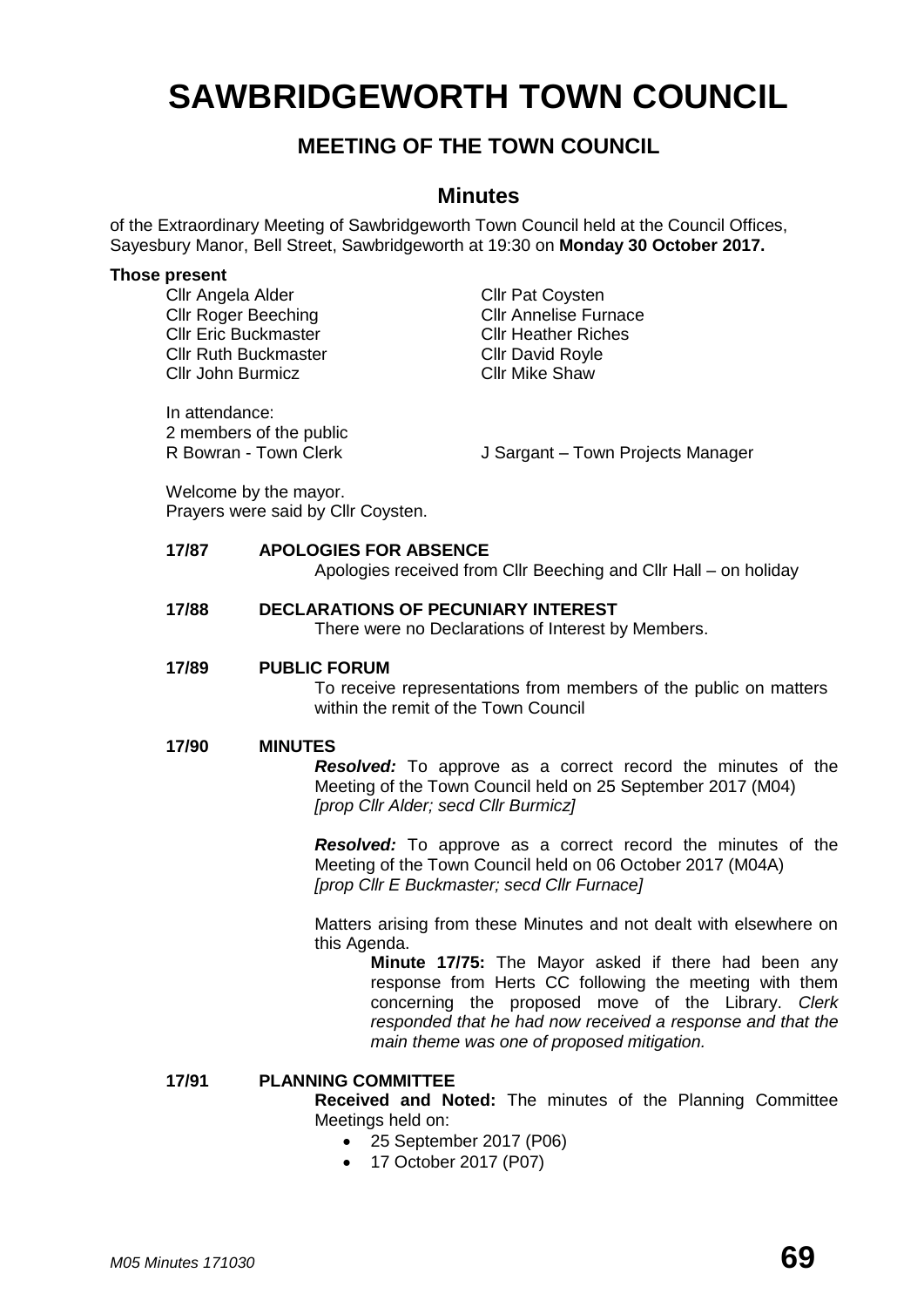### **17/92 AMENITIES COMMITTEE**

**Received and Noted:** The minutes of the Amenities Committee Meeting held on:

• 17 October (A02)

### **17/93 MAYOR'S CORRESPONDENCE/COMMUNICATIONS**

To receive the Mayor's appointments and communications:

- This month started with visits to Mandeville and Spellbrook schools. Pupils at Mandeville were presented with their certificates for the art competition. The head boy and girl of Spellbrook spent the afternoon showing me around then presenting their own assembly.
- The Rivers Orchard group held their very successful annual Apple Day, with many people coming to pick the fruit. We now have 984 bottles of juice from this year's harvest that will be sold at various events throughout the year.
- The Travel Challenge awards were presented in the chamber with Reedings school the winners but Spellbrook and High Wych were highly commended for making a bigger improvement.
- The trip to Moosburg was very enjoyable with the Mayor Anita Meinelt welcoming us and wishing to move the Twinning forward. It was an interesting weekend with the German host families being very friendly and gracious.
- I held a fundraising Quiz night at Bullfields there were nine teams taking part, with a very close result between the first and last teams. It was appreciated by all and we raised about £850.
- I went to Youth Create's 30th anniversary show, the children's performances were fantastic. The commitment and effort the leaders put into this group is immense and it shows in the enthusiasm and fun the children have.
- We also had the Bullfields AGM which has been included on the agenda.
- I visited the Sawbridgeworth Neuro Centre at Rivers Hospital site to open their 'woodland walk'. This is an area that has been made accessible for the residents, by the volunteers' hard work and funds by Rotary and the Town Council. This will now allow residents and their families to be able to spend time outside.
- Rivers Hospital were also celebrating their 25th anniversary and the opening of a new digital operating theatre. Sir Rod Stuart and Lady Penny Lancaster were guests of honour cutting the cake and unveiling the plaque.
- Next month we have Nostalgia Day and the Remembrance Service which I hope all the councillors will attend.

### **17/93A APPOINTMENTS TO SYPRC COMMITTEE**

*Resolved:* To approve the following appointments proposed at the AGM of SYPRC on 24 October 2017.

- Chair: Cllr Ruth Buckmaster
- Deputy Chair: Cllr Angela Alder
- Hon. Secretary: Cllr David Royle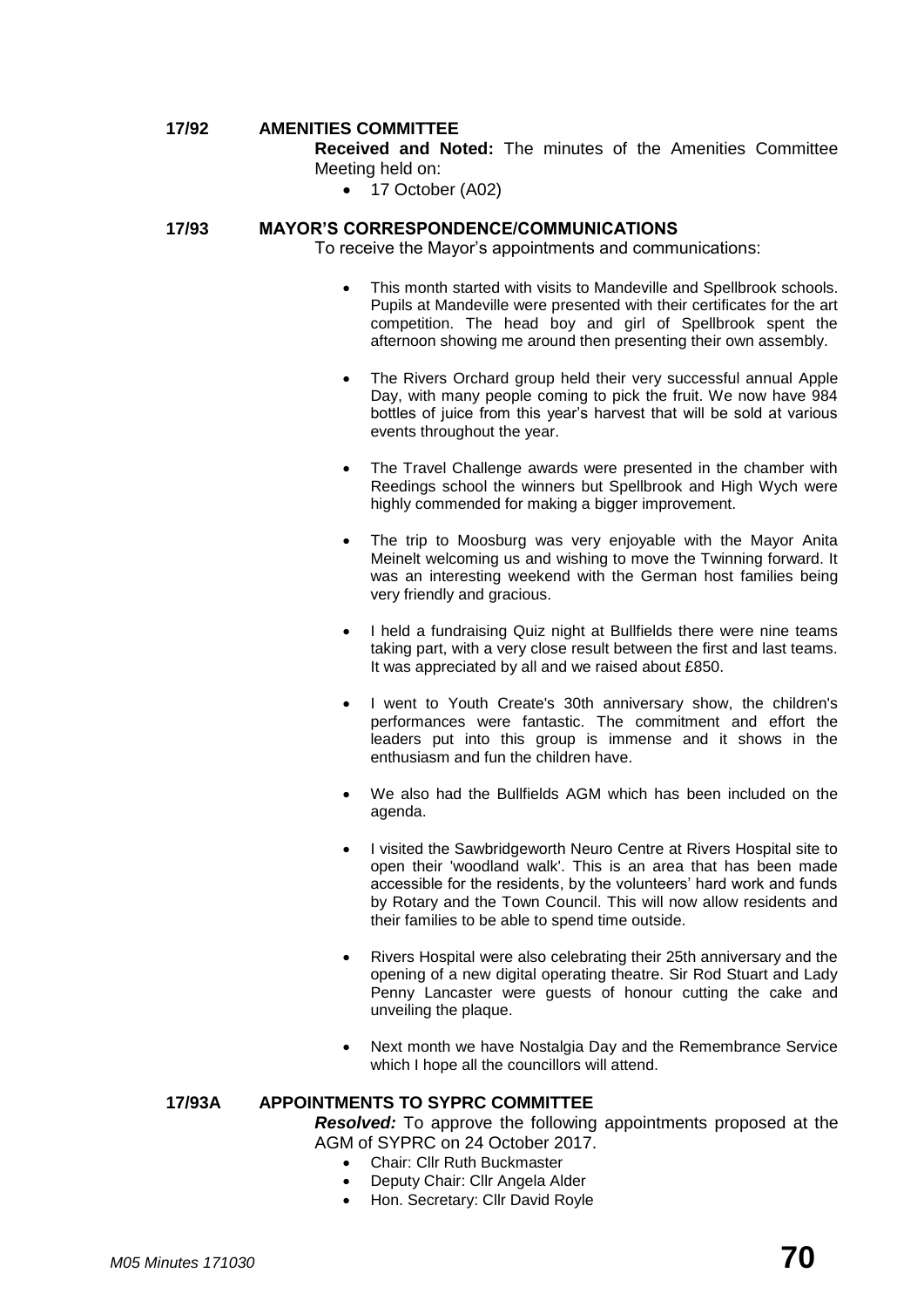- Hon. Treasurer: Joanne Sargant
- STC appointments to Committee: Cllr Sotirios Adamopoulos
- Other appointments to Committee: Ron Alder; Steve Day; Gill Hawkins; Harriet Smith; Cllr Annelise Furnace *[prop Cllr Alder; secd Cllr Coysten]*

**17/94 REPRESENTATIVES REPORTS**

To receive representatives reports from:

- o County Councillor Eric Buckmaster reported: o The death of Cllr Robert Gordon, leader of Hertfordshire County Council
- o District Councillor Angela Alder reported:
	- o A new procedure for District Grants. Focus on deprived areas and Sawbridgeworth is the  $6<sup>th</sup>$  highest area of deprivation.
	- o Attending voluntary sector conference as champion for loneliness, isolation and dementia
	- o Attending Rural and Urban conference
	- o Attending Overview ND Scrutiny committee
	- o Executive council meeting at which the future of Leventhorpe pool was discussed.
- o District Councillor Eric Buckmaster reported:
	- o Highways matters including Cadent gas works, resurfacing of West Road and Springhall Road and High Wych Road in November, double yellow lines in Cutforth Road, traffic flow study in Sheering Mill Lane and Vantorts Road, a cycling route study, repair of railings on London Road, Burnside and Bonks Hill parking.
	- o Rooting out £41k of s106 monies that might be used for Millfields lining and footpath restoration.
	- o Received calls for pedestrian crossings outside Mandeville and Spellbrook schools.
	- o Noted gravel extraction application for area next to Briggens Park.
		- Cllr Burmicz noted end of water works in Springhall Road and was unimpressed by the attitude of contractors. *Cllr E Buckmaster noted the comments and would pass them on.*
		- Cllr Furnace asked about the timescales for the traffic survey. *Cllr E Buckmaster said it would be within the next few weeks.*
		- Cllr Royle asked about EHDC support for local businesses. *Cllr E Buckmaster noted that it could be an agenda item for the next meeting.*
		- Town Projects Manager noted the lack of white line markings at the double mini-roundabouts. *Cllr E Buckmaster noted the comments asked for it to be reported and said he would follow it up.*
		- Cllr Shaw noted from the councillor surgery comments about unsafe footpaths in Vantorts Road and Fair Green. *Cllr E Buckmaster noted the comments and would pass them on.*
	- o Appointment of a Social Prescribing Coordinator
	- o Various bids will be invited for the new swimming pools contracts.
	- The Executive Committee had noted a Masterplanning process for the Bishops Stortford goods yard.
		- Cllr Shaw asked about the proposed police RING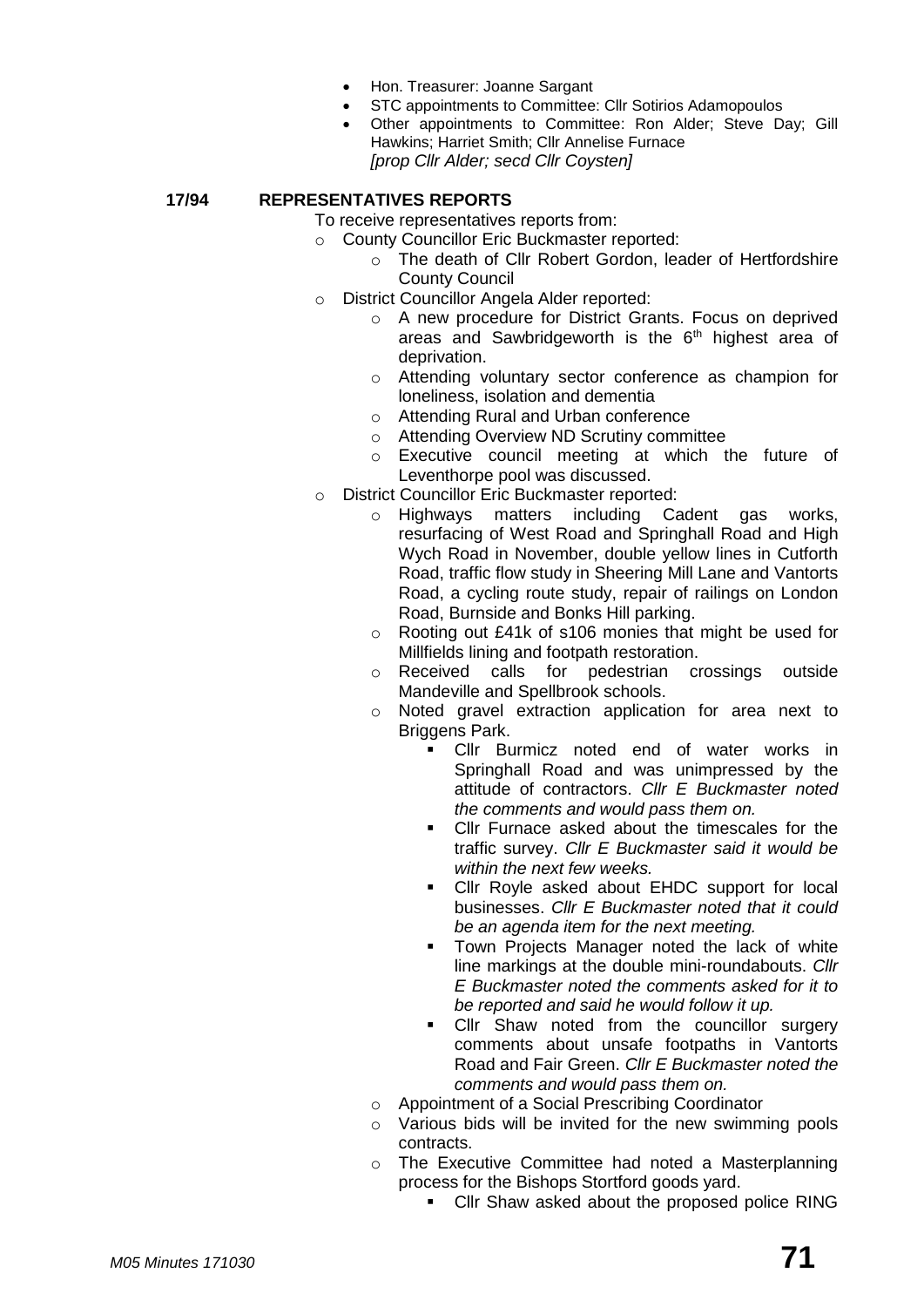system. *Clerk was able to report on dialogue with Ch. Insp Macdonald and council's contribution.*

- Cllr Shaw asked about CCTV capability and image quality *Clerk described forward proposals and would send Cllr Shaw the specifications and quotation.*
- Cllr Shaw asked about additional ANPR cameras and said the cost of 4 units would be a total of £14k. *Clerk said it would form a part of the budget discussion.*
- Town Projects Manager mentioned need for councillor involvement on Operation STOMP displays on Saturday 18 November.
- o Hertfordshire Police were not present but had reported:
	- $\circ$  Four recent thefts of charity boxes from retailers
	- o Their attendance at the Christmas Lights event
- o Other Representatives
	- o Cllr Alder reported attending a meeting of STAAC on 04 **October**
	- o Cllr Alder reported attending a meeting of HAPTC on 24 **October**
	- o Cllr Alder reported attending the AGM of SYPRC on 24 **October**

### **17/95 TOWN CLERK'S REPORT**

**Received and Noted:** The Town Clerk's report for the month to 24 October 2017

### **17/96 TOWN PROJECT MANAGER'S REPORT**

**Received and Noted:** The Town Project Manager's report for the month to 24 October 2017

### **17/97 EAST HERTS DISTRICT PLAN**

To report on any information received relating to the public examination of the East Herts District Plan.

Clerk reported that a written submission of a Hearing Statement had been made and that the Inspector had been advised that the council wished to make oral representations by Cllr Shaw and the Clerk.

### **17/98 SAWBRIDGEWORTH LIBRARY BUILDING**

**Mrs Diana Jones** reminded members of the 1,400 name petition that had been presented to HCC. The response had been that this was not a matter of policy in one area. Mrs Jones had disagreed and had been granted a meeting with Cllr Terry Douris on 03 November.

Mrs Jones advocated applying for a Grade 2 listing to give the town some breathing space and thus make available possible Lottery funding for improvements.

The pros and cons were discussed at some length as whether to apply for Grade 2 listing for the 1930's building, the former Urban District Council Offices (now the Library).

**Agreed:** to defer debate and resolution to the next meeting of council on 27 November after an update on the relocation project.